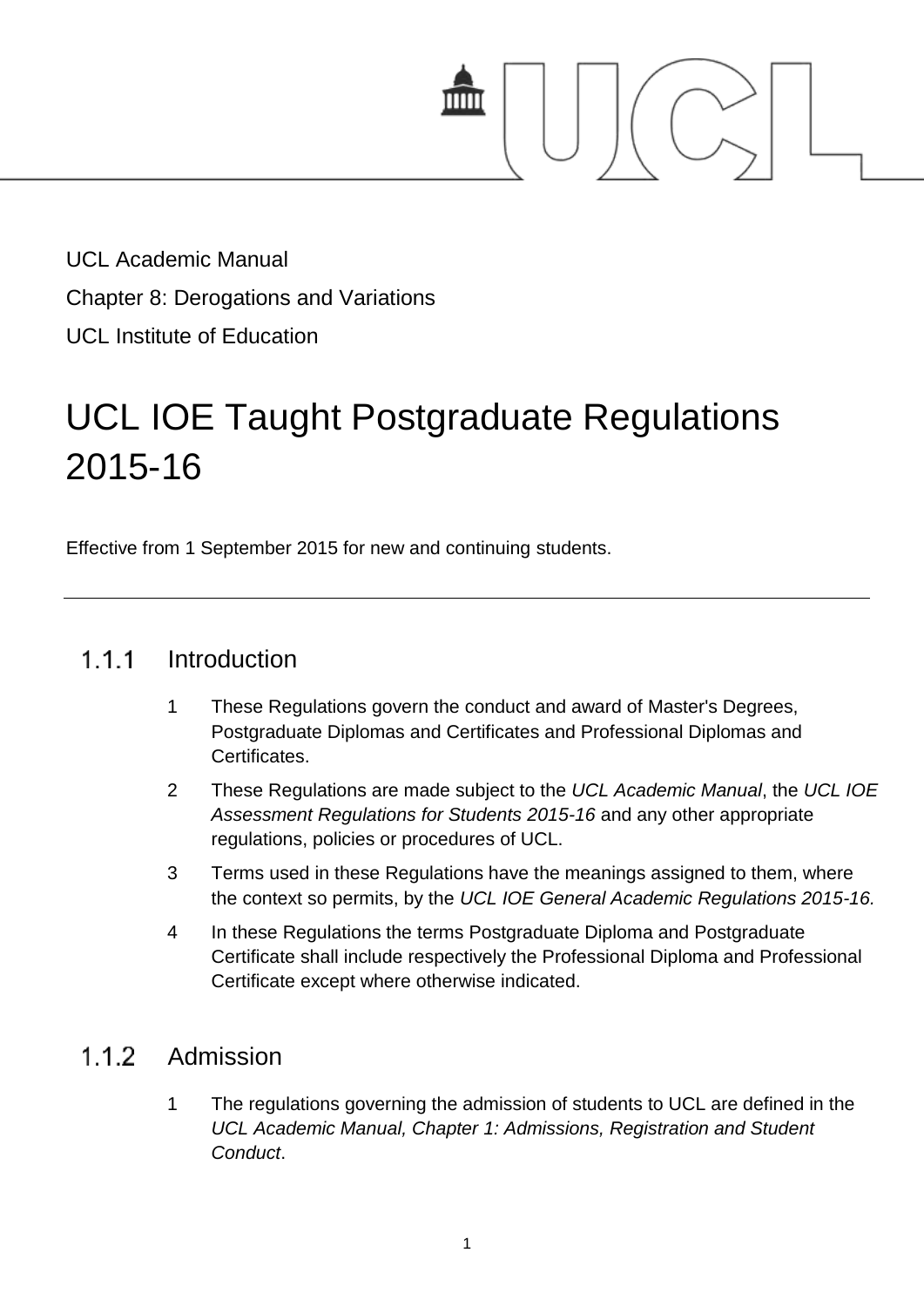- 2 Where appropriate, a PGCE or other approved teaching qualification, and/or relevant professional experience, may be required in addition to one or more of the Standard UCL Entry Requirements defined in the *UCL Academic Manual, Chapter 1: Admissions, Registration and Student Conduct*.
- 3 Applicants for admission may in addition be required to pass an approved English language test at a specified level and other tests prescribed by the Institute as a condition of registration for the degree. The normal level of pass required in the International English Language Testing System (IELTS) will be 7.0 overall, with a score no lower than 6.0 for writing and 6.5 for reading. The normal level of pass required in Test of English as a Foreign Language (TOEFL) will be 650 in the paper-based test or 280 in the computerised test or 114-115 in the internet-based test.

# $1.1.3$ Qualifying Work required subject to Regulation 7

- 1 Candidates for admission holding a third class or Ordinary degree, or equivalent, shall normally be required to attain a satisfactory standard in one prescribed assignment. Candidates may also be required to satisfactorily complete a qualifying assignment where this is permitted in lieu of a recognised teaching qualification or professional experience.
- 2 The attainment of a satisfactory standard in at least two qualifying assignments shall normally be required of candidates for admission with a qualification below Ordinary degree level or equivalent.
- 3 A qualifying assignment shall normally take one or more of the following forms: an essay, a critical review, a written statement, an unseen written paper, a portfolio of materials, and/or a viva voce examination.
- 4 Qualifying assignments may not serve in lieu of a satisfactory result in an approved English language test in cases where specified evidence of English language proficiency at a level deemed appropriate by UCL is required.
- 5 Exceptionally, applicants for entry to a Masters degree programme who do not possess the required qualifications may, with the approval of the relevant Master's degree Programme Leader, substitute a Master's degree assignment successfully completed elsewhere for a qualifying assignment. In such cases, no transfer of credits in respect of that assignment shall be permitted.

# Entry with Advanced Standing  $1.1.4$

1 The regulations governing entry to UCL with the Recognition of Prior Learning (Advanced Standing) are defined in the *UCL Academic Manual, Chapter 1: Admissions, Registration and Student Conduct*.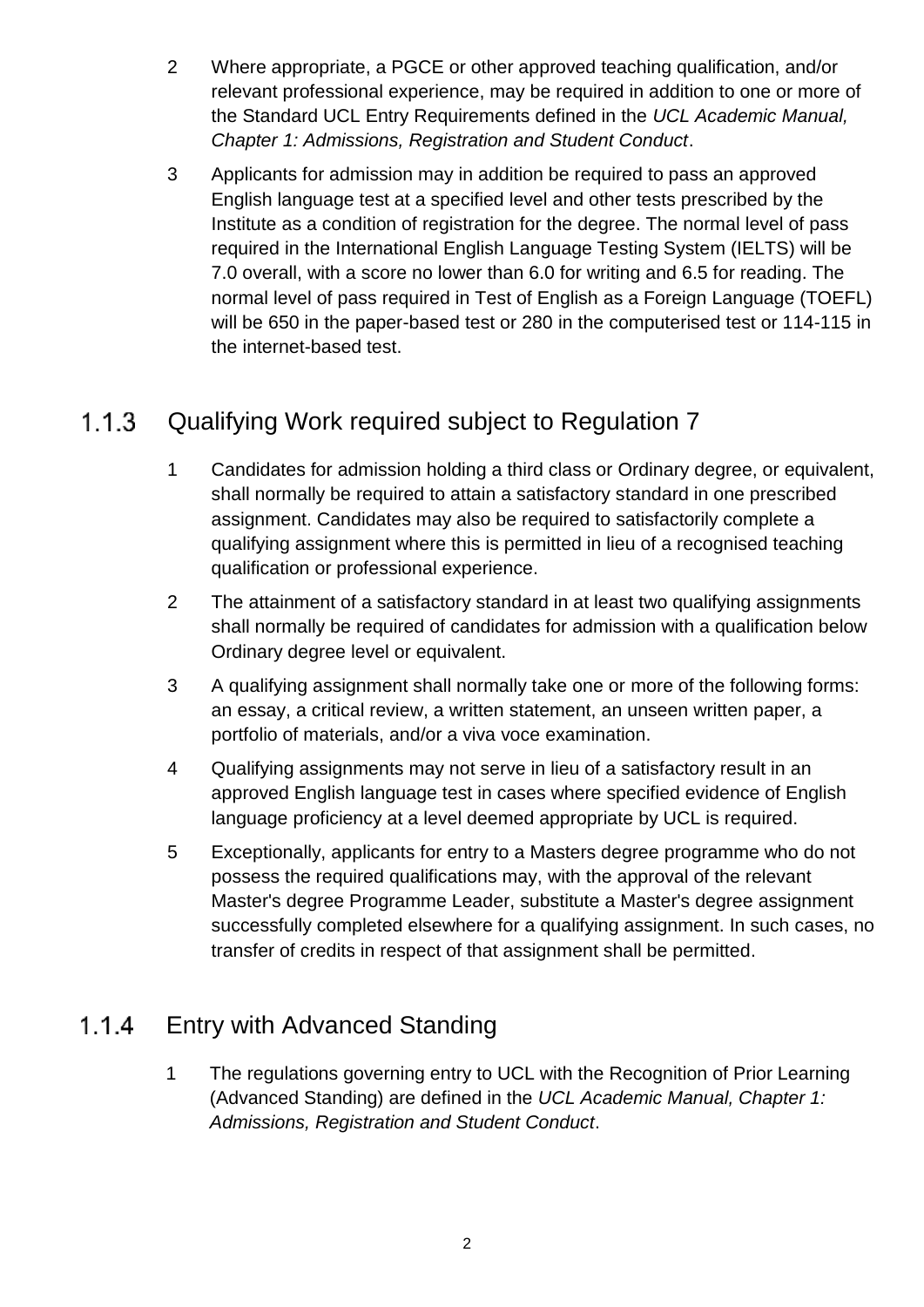2 Credits granted by way of advanced standing may be counted towards an award. Where advanced standing is granted, the student may count towards his or her award a minimum of 30 credits and a maximum of 90 credits acquired through M Level study. Students registered for an MRes may be permitted to count credits acquired through Level 8 (D level) or Level 7 (M level) study. Students registered for taught Master's may be permitted to count Level 8 (D level), Level 7 (M level) and Level 6 (H level) credits, with a maximum of 30 credits to be at Level 6 (H level), subject to attainment of an A or B grade. Credits imported by way of advanced standing will normally be applied to the satisfaction of optional components within a programme, although the Head of Academic Department may allow credits to be applied to the satisfaction of compulsory components, in consultation with the Faculty Tutor

#### **Registration**  $1.1.5$

1 The regulations governing the registration of students are defined in the *UCL Academic Manual, Chapter 1: Admissions, Registration and Student Conduct*.

#### $1.1.6$ Programme of Study

- 1 The total minimum number and level of credits required for each UCL qualification is defined in the *UCL Academic Manual, Chapter 2: Qualifications and Credit Framework*.
- 2 The programme of study for each degree shall include:
	- (a) A taught component comprising courses of study in the named subject area which provide structured and progressive grounding relevant to the field of educational and social sciences; for the MRes, such courses will provide relevant and progressive research training and there will be grounding in relevant research methods and methodologies
	- (b) Elements designed to broaden candidates' knowledge, experience and understanding by equipping them with a range of transferable skills; and
	- (c) A research component, assessed by means of a significant piece of writing in the form of a report or dissertation, which enables the candidate to demonstrate initiative and creativity in formulating and carrying out a clearly planned and rigorously justified research project.

#### $1.1.7$ Duration of Programme

1 The duration of a programme of study leading to each qualification is defined in the *UCL Academic Manual, Chapter 2: Qualifications and Credit Framework*.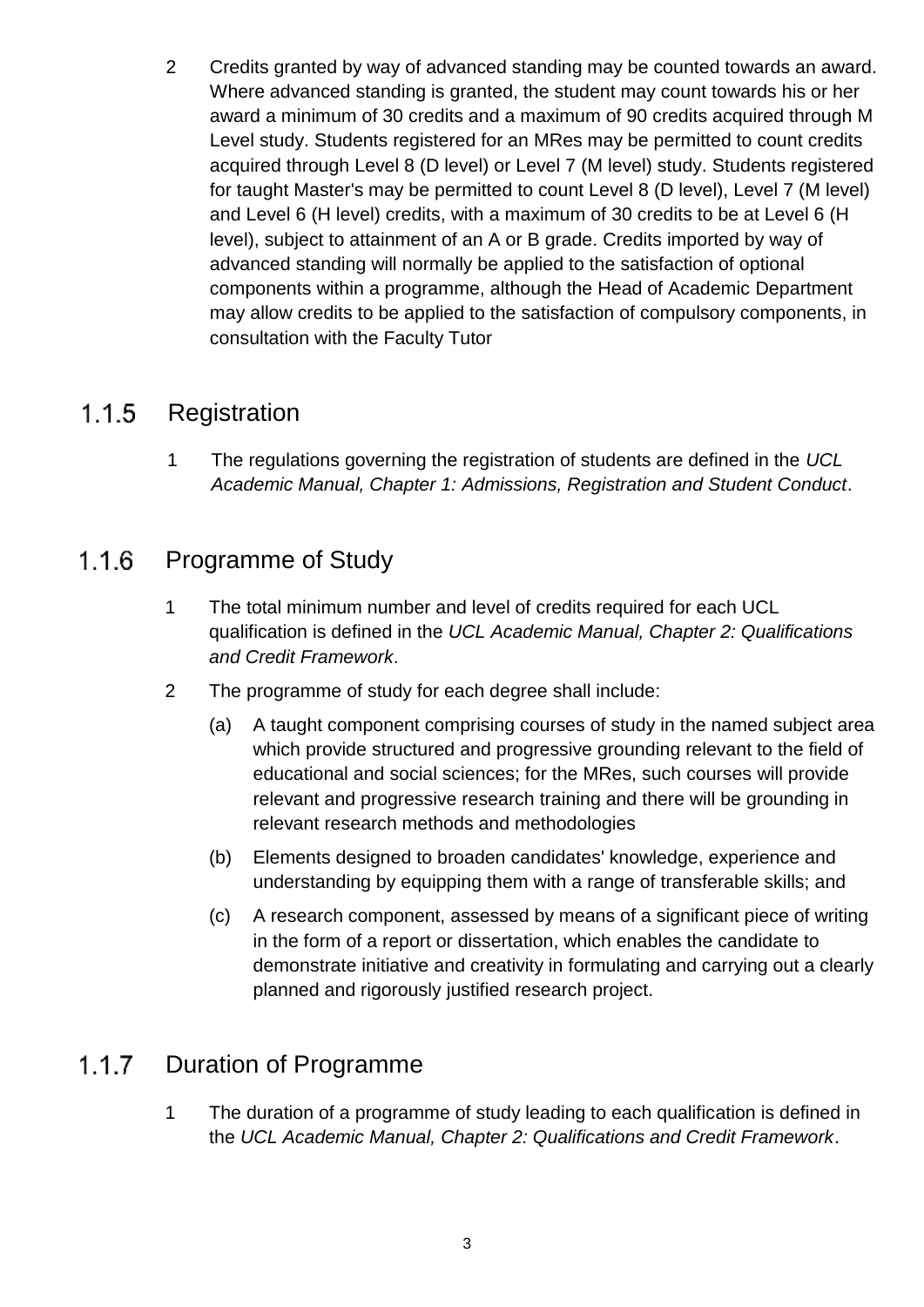#### Attendance  $1.1.8$

1 The attendance requirements for UCL students are defined in the *UCL Academic Manual, Chapter 1: Admissions, Registration and Student Conduct*.

#### $1.1.9$ Assessment

- 1 In order to qualify for a Master's degree or a Postgraduate Diploma/Certificate award, a candidate must satisfy the examiners that s/he has attained a satisfactory standard in:
	- (a) The taught elements/courses of the approved programme of study; and
	- (b) The timing of the assessment of each element of a Master's degree programme shall be in accordance with schedules published annually by each Academic Department.
- 2 The timing of the assessment of each element of a Master's degree programme shall be in accordance with schedules published annually by each Academic Department.
- 3 Students will be eligible for assessment only in those courses for which they are formally registered at a point two months before the assessment in question.
- 4 Programme Leaders in conjunction with the UCL IOE Academic Administration Department shall issue an admissions notice and timetable to eligible candidates at least fourteen days before a written examination paper is due to be sat, and this admissions notice shall act as identification for attendance at these examinations.
- 5 Students not in attendance but eligible to be assessed must indicate their intention at least two months before the beginning of the term in which the assessment is to take place.
- 6 In exceptional circumstances, students may be granted permission to extend the deadline for assessment or to defer their assessment. Such requests must normally be made in accordance with *UCL IOE Policy and Procedures for Requests for Additional Time*.
- 7 Students who wish to withdraw their entry for formal assessment in relation to any element of their programme of study must inform the Programme Leader of the degree for which they are registered and, where appropriate, the tutor for the course element or course concerned if this falls outside the main degree subject. Such notification shall be provided in writing at least ten days before either the date of the written paper(s) or the last date for submission of coursework assignments, reports or dissertations.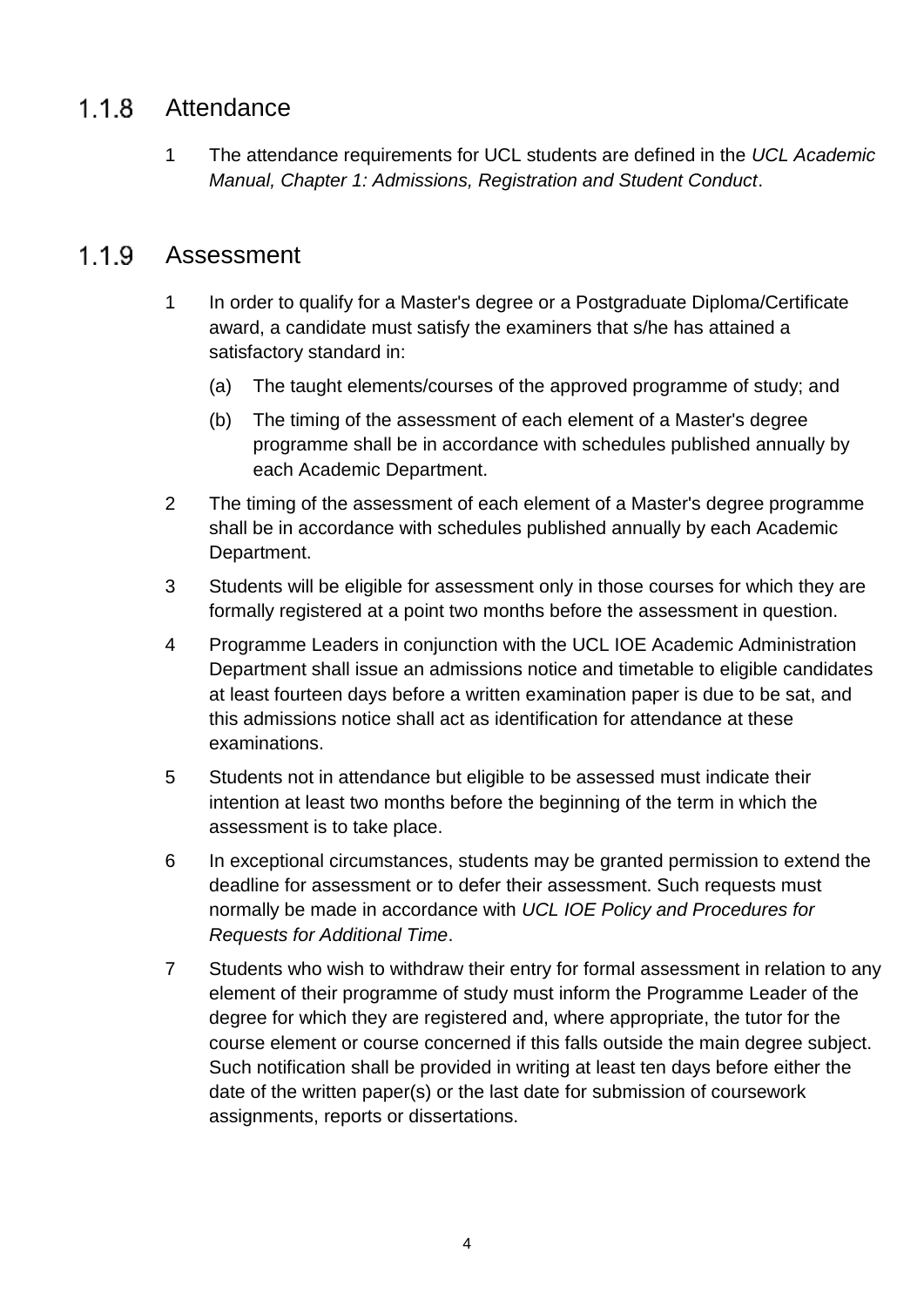- 8 Students who do not have permission for an extension, deferment or notice of withdrawal and who do not submit to assessment at the proper time will normally be recorded as absent from it and this will count as an attempt.
- 9 A candidate who is prevented from completing an assessment or part of an assessment at the normal time by illness or by any other cause judged sufficient by the Head of the relevant UCL IOE Academic Department in line with the *UCL IOE Policy and Procedures for Requests for Additional Time*, may normally enter for formal assessment in relation to those elements-on the next occasion when the assessment is held. At the discretion of the Board of Examiners concerned, such a candidate may instead undertake a special assessment in those elements missed and/or be permitted to submit any prescribed assignment at a date specified by the Board. The special assessment shall be undertaken in the same mode of assessment as the assessment that was missed.
- 10 A candidate who does not at his or her first entry satisfy the examiners in the formal assessment deadlines for the resubmission of work for formal assessment or of examination re-sits shall be specified by the Academic Department in which the student is registered.
- 11 Where a student elects or is permitted to re-submit his or her coursework assignments or equivalent within the same academic year, or to re-sit an examination within the same academic year, such a resubmission or re-sit shall be regarded as the student's second and final attempt at that element of the programme of study.
- 12 A student who on two occasions fails or is absent from the assessment associated with a course required for the award for which he or she is registered may not continue with the programme of study.
- 13 A student who fails an optional course on two occasions may, subject to the approval of the Head of Academic Department, register for a new optional course and may present him/herself for formal assessment in relation to that new course on no more than two occasions. No more than one new optional course may be studied and assessed on this basis, and a candidate who fails at the second attempt shall not be permitted to continue with his or her programme of study.
- 14 A student who fails to satisfy the examiners in the report or dissertation element of the degree programme on two occasions shall not be permitted to continue with his or her programme of study, but may be awarded a Postgraduate Diploma/Postgraduate Certificate if he or she has attained a satisfactory overall standard in formal assessments leading to the award of the requisite number of credits.
- 15 The Board of Examiners may, at their absolute discretion, determine that a student should face a viva voce examination. Such an examination shall be conducted by no fewer than two examiners acting together. Where a viva voce examination is an examination element in its own right or makes a significant contribution to an element that forms part of the final assessment, one of those examiners must be an External Examiner.